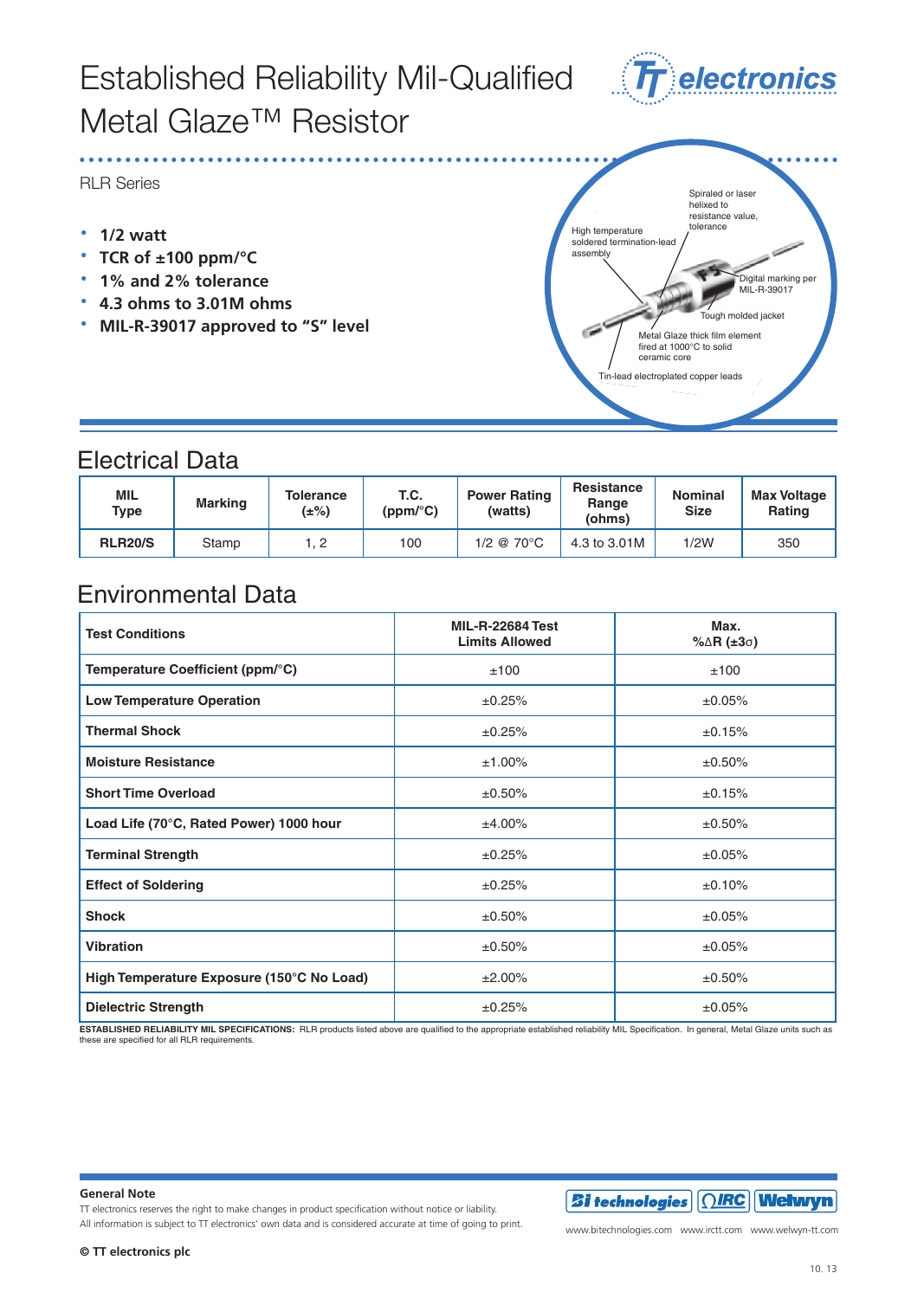Metal Glaze™ Resistor



#### Physical Data



**General Note**

TT electronics reserves the right to make changes in product specification without notice or liability. All information is subject to TT electronics' own data and is considered accurate at time of going to print.



www.bitechnologies.com www.irctt.com www.welwyn-tt.com